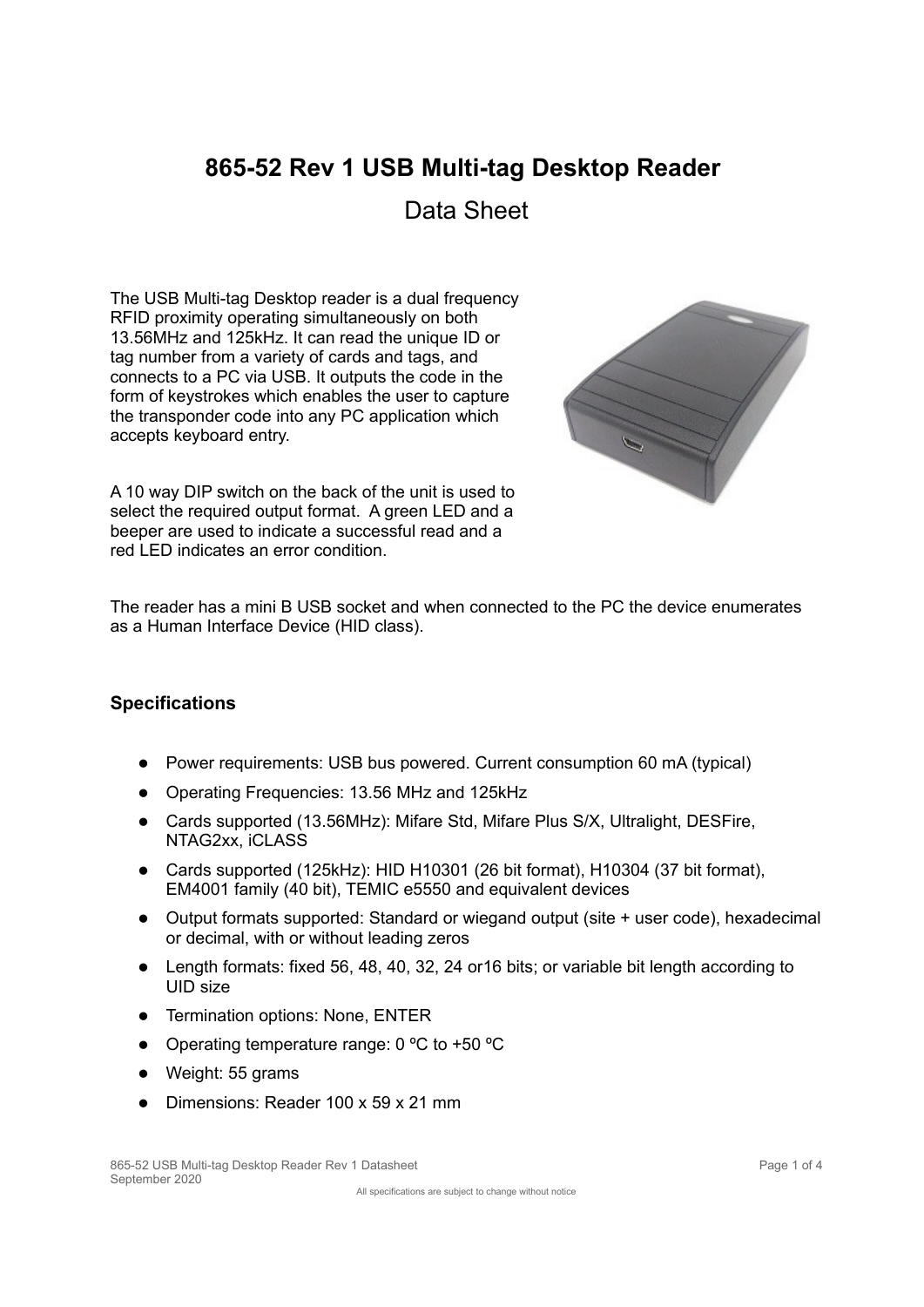# **Connections**

To install the desktop reader: Connect the reader to the PC with a mini B USB cable.

# **Output Mode Selection**

The 10 way switch is used to select the output format, length and termination as per the following tables:

# **Leading zeros (SW1)**

|                          | SW <sub>1</sub> |
|--------------------------|-----------------|
| Leading zeros included   | ОN              |
| Leading zeros suppressed | OFF             |

## **Decimal/hexadecimal (SW2)**

|                    | SW <sub>2</sub> |
|--------------------|-----------------|
| Decimal format     | <b>ON</b>       |
| Hexadecimal format | <b>OFF</b>      |

## **Length (SW3 – SW5)**

The reader reads all bits of the card ID but many applications require a shorter number. The length of the number is determined by the number of bits on the card and the length switch setting:

|                                        | SW <sub>3</sub> | SW <sub>4</sub> | SW <sub>5</sub> |
|----------------------------------------|-----------------|-----------------|-----------------|
| 56 bit                                 | <b>OFF</b>      | <b>OFF</b>      | <b>OFF</b>      |
| 48 bit                                 | <b>OFF</b>      | <b>OFF</b>      | ON              |
| 40 bit                                 | <b>OFF</b>      | ON              | <b>OFF</b>      |
| 32 bit                                 | <b>OFF</b>      | ON              | ON              |
| 24 bit                                 | ON              | <b>OFF</b>      | <b>OFF</b>      |
| 16 bit                                 | ON              | <b>OFF</b>      | <b>ON</b>       |
| Variable length - 32 bit, 56 bit or 64 | <b>ON</b>       | ON              | <b>OFF</b>      |

#### **Notes:**

1. For Mifare cards the reader reads all available bits of the UID, 56 bits for 7 byte UIDs and 32 bits for 4 byte UIDs. The length setting truncates the hexadecimal number to required number of bits. Decimal format operates on truncated hexadecimal UID. For the variable length output, the number of bits is automatically chosen to match the number of bits available from the card, 4 byte UIDs will output 32 bits and 7 byte UIDs will output 56 bits.

2. For EM format cards the ID is 40 bits, length setting truncates the hexadecimal number to required number of bits. Decimal format operates on truncated hexadecimal ID: 40 bit outputs 13 digits; 32 bits outputs 10 digits; 24 bit outputs 8 digits; 16 bit outputs 5 digits

3. For HID type cards the length is determined by the card data and these switch settings are ignored. Decimal format operates on truncated hexadecimal ID: 37 bit cards output 13 digits; 34 and 26 bit cards output 8 digits

4. For iCLASS cards the ID is 64 bits (8 byte CSN)